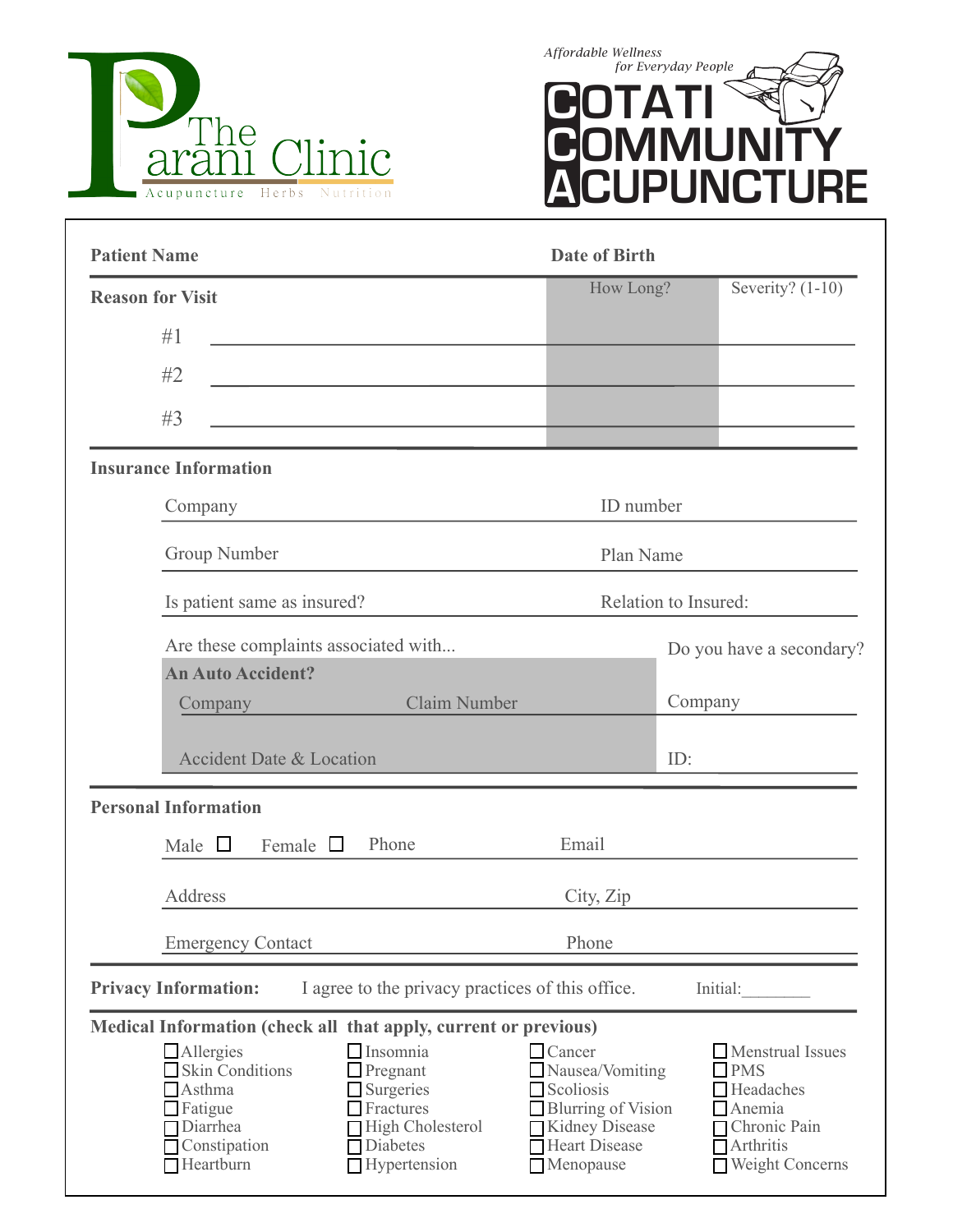| <b>Patient Name</b>          |                                                                                           |                                                                                |        |
|------------------------------|-------------------------------------------------------------------------------------------|--------------------------------------------------------------------------------|--------|
| <b>Medications</b>           | Name                                                                                      | Dosage                                                                         | Reason |
| #1                           |                                                                                           |                                                                                |        |
| #2                           | <u> 1989 - Johann John Stone, mars et al. (</u>                                           |                                                                                |        |
| #3                           | the control of the control of the control of the control of the control of the control of |                                                                                |        |
| #4                           | the control of the control of the control of the control of the control of                |                                                                                |        |
| #5                           | the control of the control of the control of the control of                               |                                                                                |        |
|                              | Are there more?                                                                           |                                                                                |        |
|                              | Supplements, Herbs, Vitamins, etc. (please list)                                          |                                                                                |        |
|                              |                                                                                           |                                                                                |        |
|                              |                                                                                           |                                                                                |        |
|                              |                                                                                           |                                                                                |        |
|                              | <b>Breakfast</b>                                                                          | Dietary Information (please try to list everything you ate or drank yesterday) |        |
|                              |                                                                                           |                                                                                |        |
| Lunch                        |                                                                                           |                                                                                |        |
| Dinner                       |                                                                                           |                                                                                |        |
| Other                        |                                                                                           |                                                                                |        |
| <b>Sleep Information</b>     |                                                                                           |                                                                                |        |
|                              | About how many hours of sleep do you get per night?                                       |                                                                                |        |
| <b>Cautions and Concerns</b> |                                                                                           |                                                                                |        |
|                              | Is there any chance you are pregnant, or will be soon?                                    |                                                                                |        |
|                              |                                                                                           |                                                                                |        |
|                              | Do you have any electronic implants?                                                      |                                                                                |        |
|                              |                                                                                           | Do you have AIDS, Hepatitis, Diabetes, Lymphedema, or Cellulitis?              |        |
|                              | Anything else we should know?                                                             |                                                                                |        |
|                              |                                                                                           |                                                                                |        |
|                              |                                                                                           |                                                                                |        |



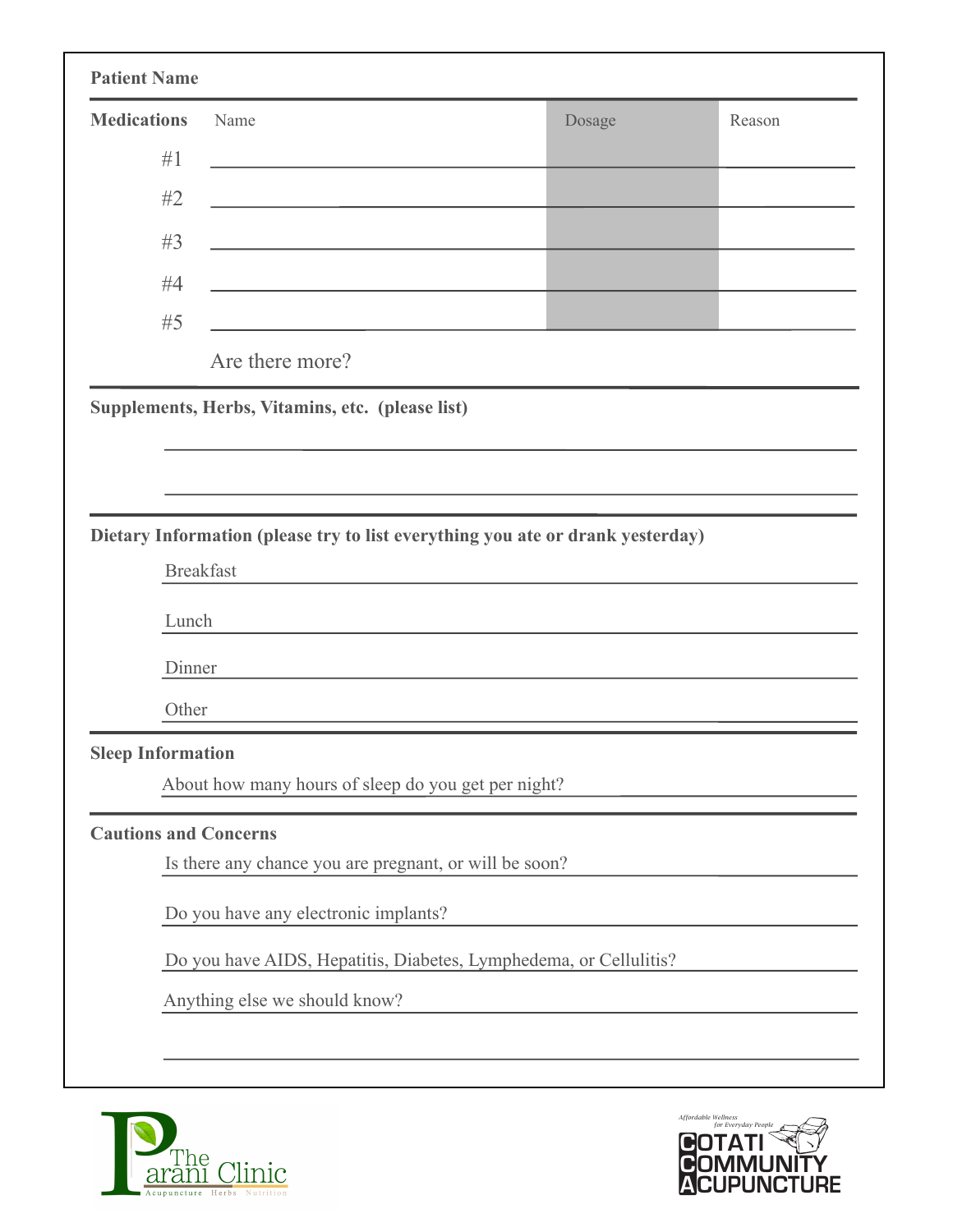